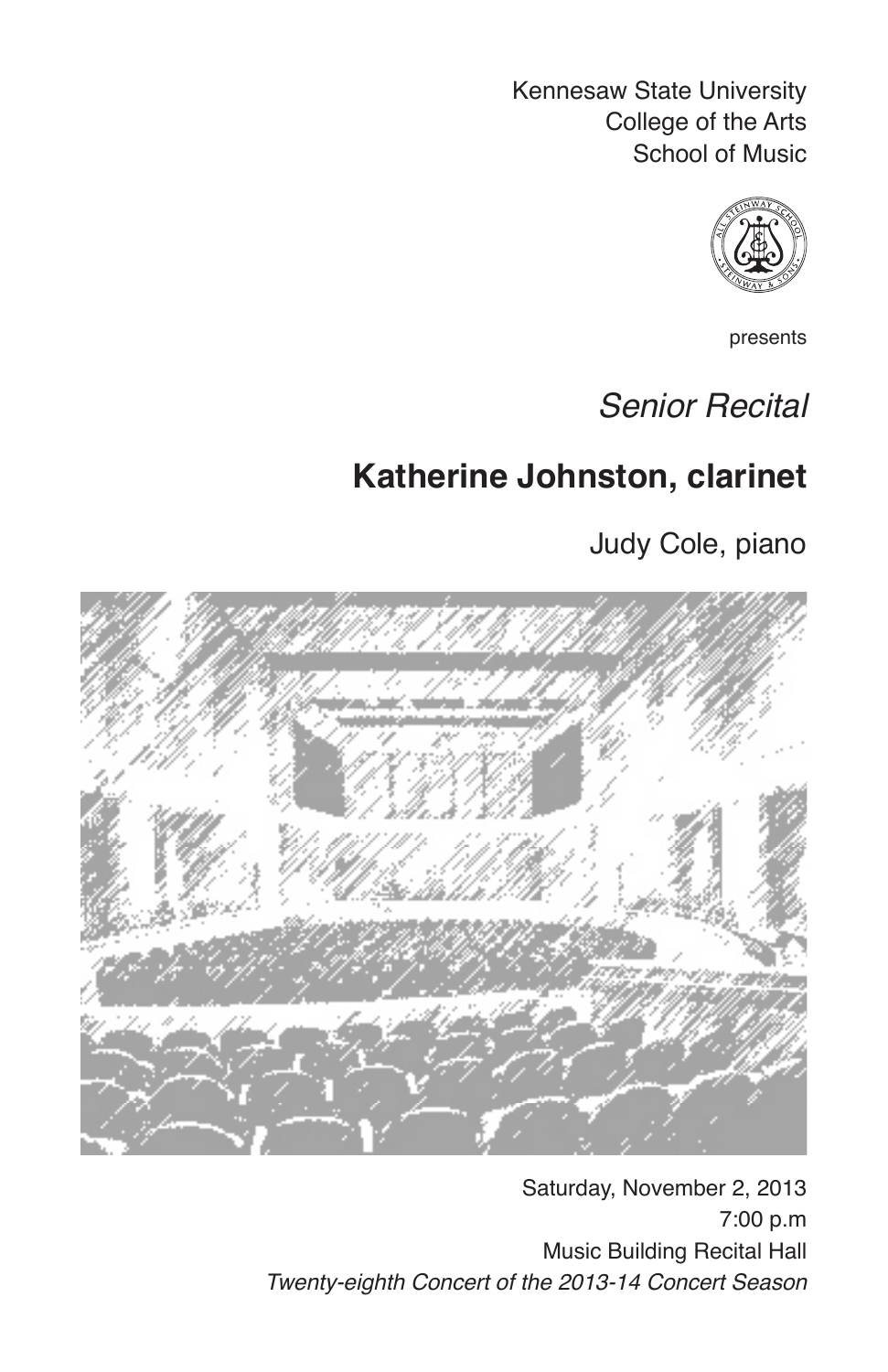## Program

### ROBERT SCHUMANN (1810-1856) **Fantasiestücke**

- I. Zart und mit Ausdruck
- II. Lebhaft, leicht
- III. Rasch und mit Feurer

### WOLFGANG MOZART (1756-1791) **Clarinet Concerto in A Major**

I. Allegro

JOHANN SEBASTIAN BACH(1685-1750) **Cello suite No. 1**

V. Minuets

II. Courante

### G. PH. TELEMANN (1681-1767) trans. by Eric Simon **Concerto for 4 Clarinets in E flat Major**

I. Largo II. Allegro III. Adagio IV. Vivace

Katie Cook, clarinet Jonathan Itkin, clarinet Chris Malloy, clarinet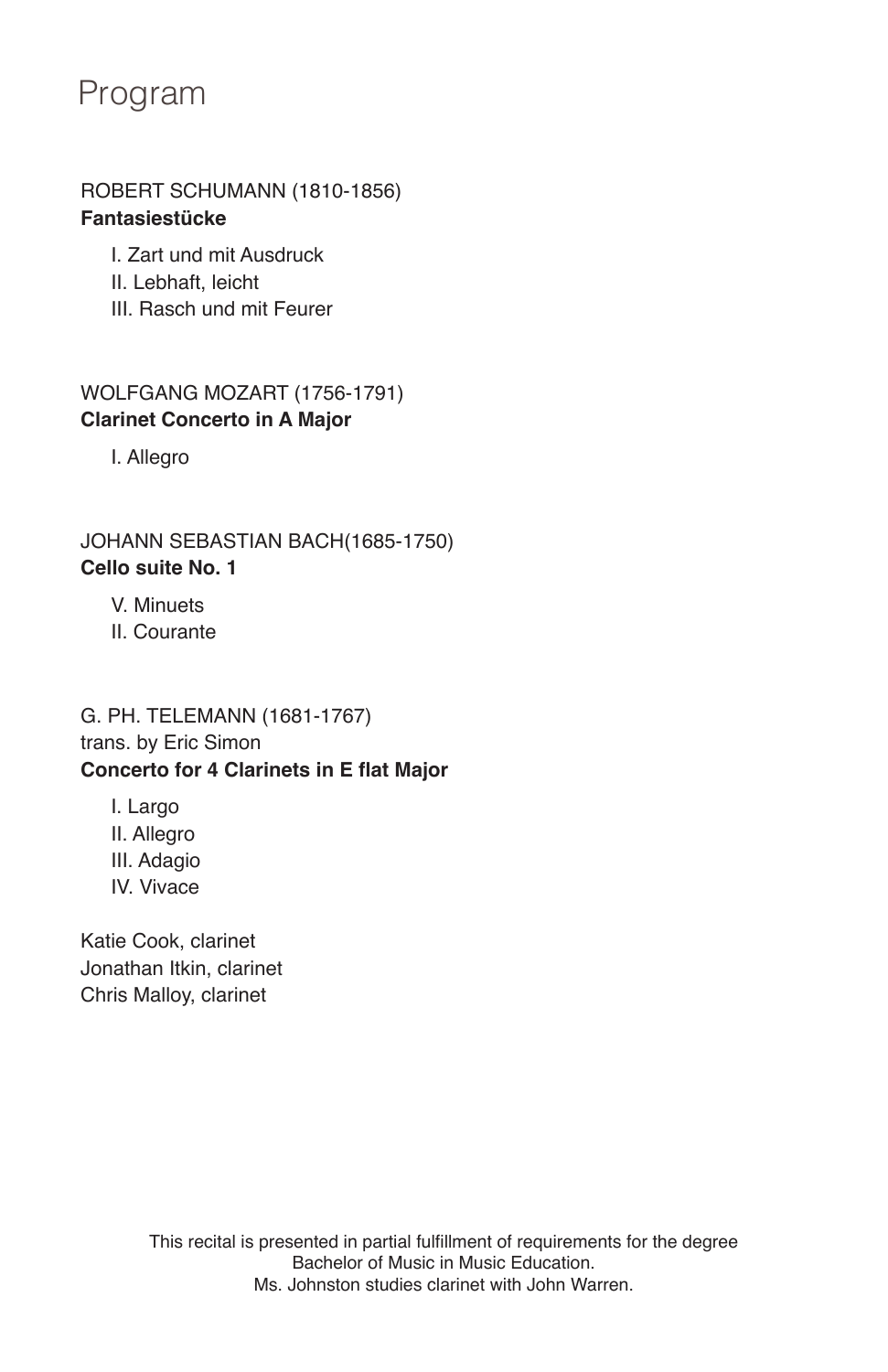## Program Notes

**Fantasiestücke** ("Fantasy Dances") ROBERT SCHUMANN (1810-1856)

Robert Schumann composed *Fantasiestücke* for clarinet and piano in 1849. He finished the composition in just two days. Though the piece is intended to be played on clarinet, Schumann specified that the clarinet part could be performed on cello as well. The original title of the piece was *"Night Pieces,"* but Schumann changed his mind right before publishing.

#### **Clarinet Concerto in A Major** WOLFGANG AMADEUS MOZART (1756-1791)

Mozart's clarinet concerto premiered on October 16, 1971 in Prague. This concerto is one of his final works and his last instrumental work. Mozart originally wrote the concerto for basset clarinet, a rare instrument even during his time. Since the basset clarinet is such an infrequent instrument, the piece was transcribed for A clarinet after his death. One of the most famous clarinet concertos in the world, the solo exposition is found on almost all professional orchestra audition requirement lists.

## **Cello Suite No. 1 in G Major**

JOHANN SEBASTIAN BACH (1685-1750)

Bach's first cello suite in G Major is one of his most famous works. Written between 1717 and 1723, *Suite No. 1* is the first in a collection of 6 unaccompanied suites for cello. Before the early 1900's this collection of suites was relatively unpopular and was initially thought to be a series of etude studies. The Suites have been transcribed for multiple instruments including violin, viola, piano, marimba, horn, saxophone, bassoon, trumpet, trombone and tuba.

> **Concerto for 4 Clarinets in E flat Major** GEORGE PHILIP TELEMANN (1681-1767) trans. by Eric Simon

Although Telemann composed numerous pieces for solo instruments and orchestra, he also wrote four concertos for four violins. Recognizing how difficult it was to give four soloists enough to do in a normal concerto with orchestra, he decided to do away with the orchestra all together. With this collection of concertos Telemann perfectly blends the elegance of Baroque chamber music with the splendor of concertos with full orchestra.